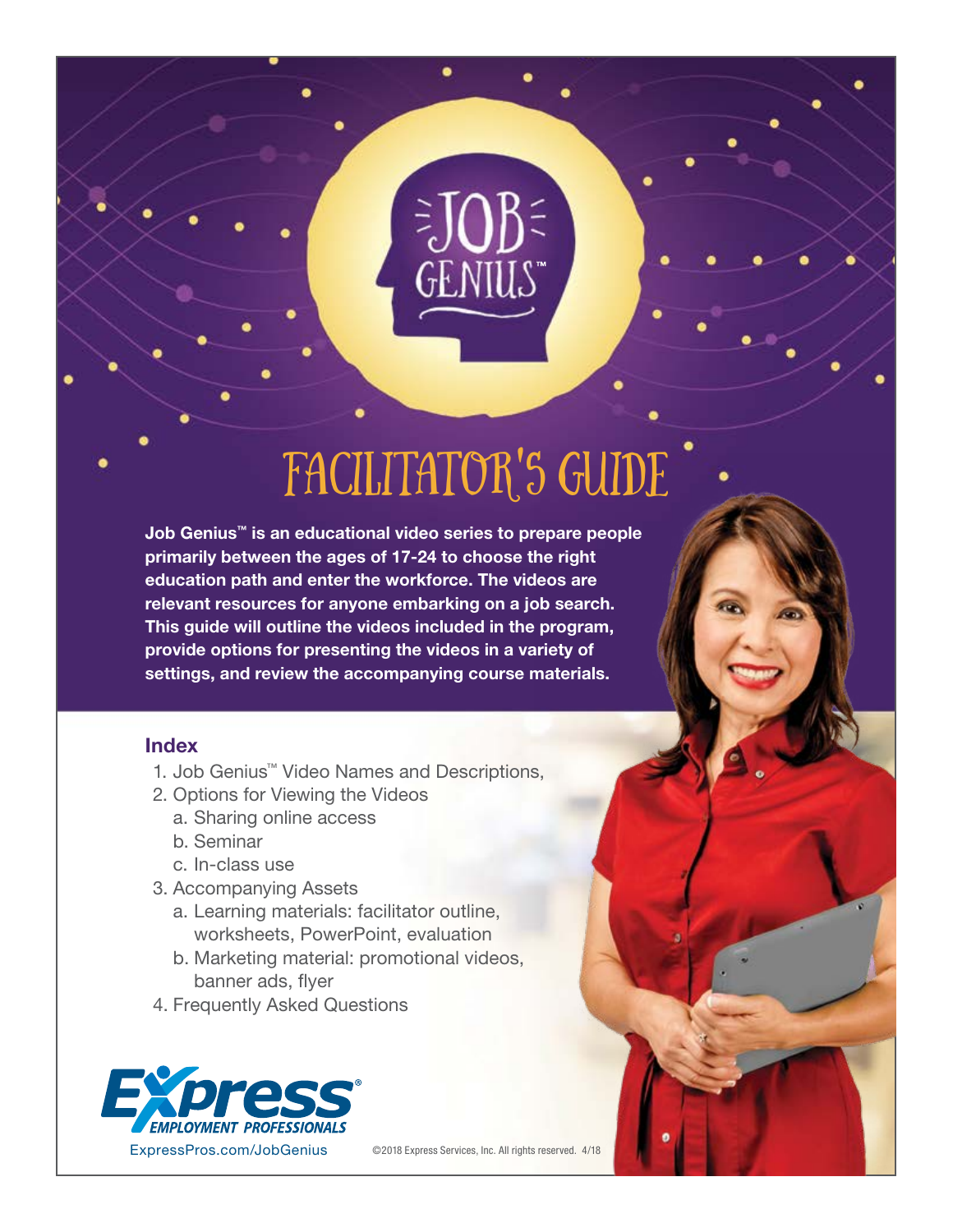# 1.Job Genius™ Video Names, Descriptions, and Discussion Questions

There are 13 videos in the Job Genius™ series, including an introduction and conclusion video. For discussion questions for each video, see the [Parent Guide](https://expresspros.com/Job-Genius/Parent-Discussion-Guide.aspx).

#### Title: Job Genius™ Introduction

Running Time: 3 minutes

The Job Genius™ Introduction video gives an overview of the topics in the Job Genius™ educational series and introduces Express Employment Professionals. The goal of this program is to help young people make an informed choice about their options for education after high school by explaining how to find a job, what skills you need to enter the workforce, and how to represent yourself during the job search.

#### Job Market Forecast

Running Time: 13 minutes

The Job Market Forecast details which jobs are trending, pay ranges for a variety of job types, and looks at the cost of getting trained for certain jobs versus the hiring activity and pay in those jobs. A variety of job types are highlighted, along with employment trend predictions in those industries. This video presents research on job options and how to make informed decisions about choosing an education path after high school.

#### Hot Jobs with High School Diplomas and Apprenticeship

#### Running Time: 18 minutes

The Hot Jobs video highlights in-demand jobs available through specific training programs after high school or GED completion. Some of the jobs profiled include an electrician, a machinist, and miners. This video also includes interviews with a plumber who owns his own business and a robotics technician. Learn what it takes to get these jobs and their estimated incomes.

#### Trending Career Tracks for Associate **Degrees**

Running Time: 17 minutes

The Trending Career Tracks video spotlights a few in-demand careers available with an associate's degree, beginning with the medical field and an interview with a registered nurse. Also included are details on jobs as a medical records technician, a radiation therapist, and more in the medical industry. This video also looks at what it takes

to work as a computer support specialist, and insurance sales agent and features an interview with a police officer.

#### Jobs with Bright Futures for Bachelor's **Degrees**

Running Time: 15 minutes

The Jobs with Bright Futures for Bachelor's Degrees video delves into trending jobs that require a Bachelor's degree by looking at jobs in the technology industry, such as web developer, and an interview with an internet security analyst. Learn about a career as an engineer, with a few hot jobs, including solar engineer, civil engineer, and mechanical engineer. This video also includes an interview with a marketing analyst and software developer.

#### Finding Job Opportunities

Running Time: 12 minutes

The different avenues for finding job openings, including online job sites, company websites, job fairs, networking, social media, and staffing companies are outlined in the Finding Job Opportunities video. Viewers learn how to read job postings/ads and understand job descriptions to match skills and abilities with openings. This video also teaches how to spot scam job ads.

#### The Résumé

Running Time: 12 minutes

The Résumé video details different types of résumés and formatting options, how to emphasize relevant experience and education, as well as activities and first-time work accounts to build your résumé. The video emphasizes the importance of honesty and accuracy, and what's appropriate on a résumé. Students learn what soft skills are, why they are important in finding a job, and how to include them on a résumé.

#### Interviewing

Running Time: 10 minutes

In the Interviewing video, viewers will learn how to logistically prepare for an interview, what questions to be prepared to answer and ask, and what is

1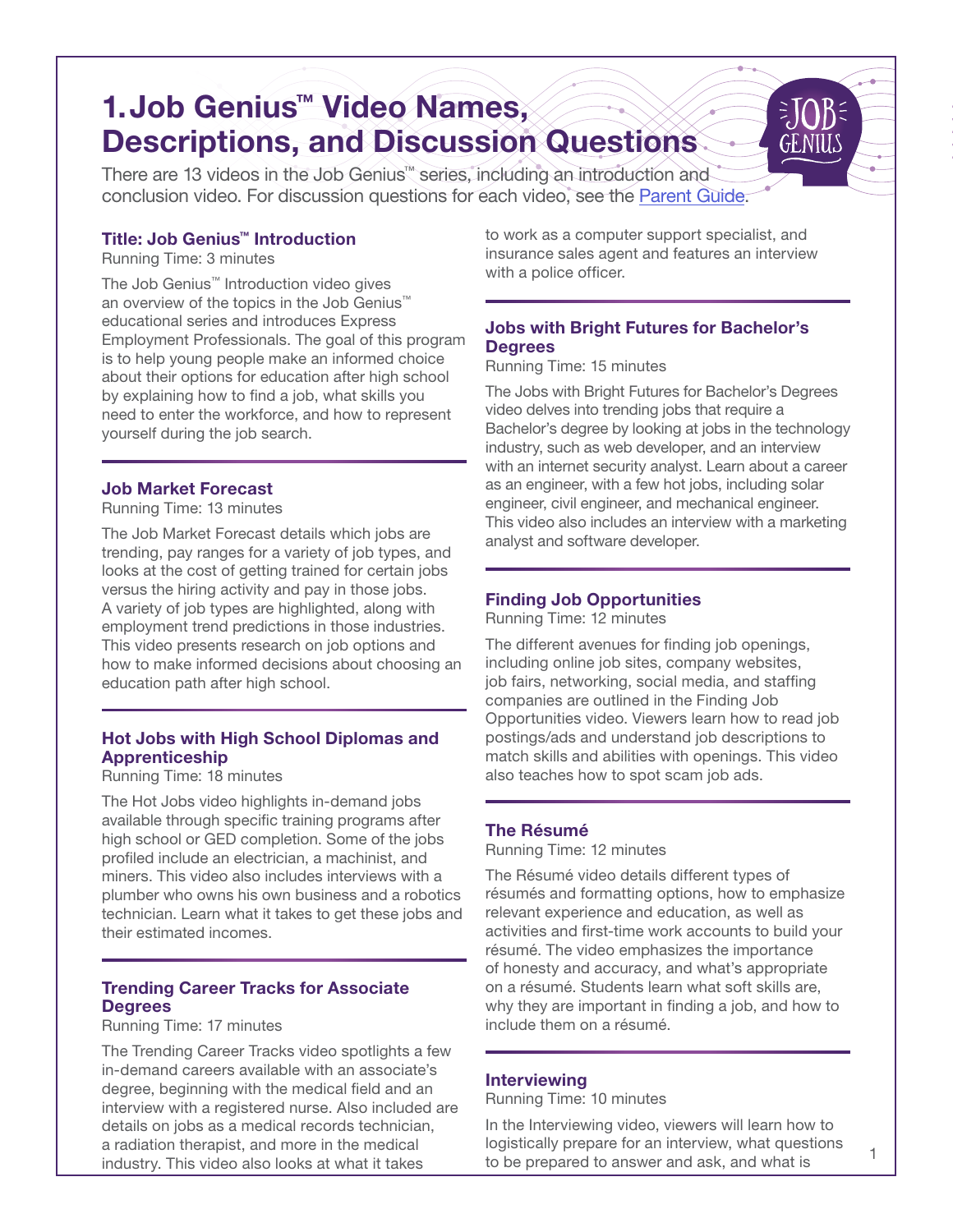## 1.Job Genius™ Video Names, Descriptions, and Discussion Questions

Continued...

appropriate to discuss. The video covers how to discuss how your skills and abilities match specific positions, and what you need to know about the job and the company before the interview.

#### After the Interview/Next Steps

Running Time: 9 minutes

The After the Interview video covers how to follow up after an interview, elements of compensation and how to discuss pay, preparing for the first day on the job, and proper workplace etiquette. This video also explains tax forms, overtime pay, and the difference between salary and hourly pay.

#### Career Pathing

Running Time: 15 minutes

The Career Pathing video details hard skills and soft skills and the role they play in selecting a career and getting hired. Education options for post high school are detailed, including the cost and time investment. A few examples of individual career paths impacted by Express Employment Professionals are shared in this video.

#### Soft Skills for Career Success

Running Time: 13 minutes

In this Job Genius™ video, you'll learn how to set yourself up for success in any work environment as a master of customer service and relationship building. Learn what it takes for clear communication, working within a team, demonstrating and building a strong work ethic, and why flexibility is so important. Before this video wraps up, there are a few quick tips on cell phone use in the workplace.

#### Tips for Money Management

Running Time: 16 minutes

There are many circumstances in life that can impact a person's ability to succeed. Managing your income, no matter how great or small, can have a tremendous and positive impact on your future. Mastering your finances and reducing your debt can eliminate stress and allow you to focus on career growth. This video features a guide

for determining regular expenses and creating a budget, ideas for saving and investing, and touches on credit card use and dangers. This video wraps up with understanding your credit report.

#### Job Genius™ Conclusion

Running Time: 3 minutes

This video is a summary of all the topics in the Job Genius™ video series and the value of working. It includes additional resources and support from Express Employment Professionals to aid in finding a job and career growth.

#### Discussion questions:

- Is there someone you admire? If so, what do you admire about them, their lifestyle or their career pursuit?
- Is there a job or career path that interests you?
- Who do you know who has a job in the field you are interested in?
- What type of career discussions have you had at school, with teachers, counselors, or presenters?
- What are your friends planning to do for a job?
- There are three main components to a career, what thoughts do you have on:
	- o Job Satisfaction What interests you? What do you think you're good at? What type of things do you not enjoy?
	- o Work Schedule What hours do you want to work? What environment do you want to work in? Who do you want to work with? How flexible do you want your work schedule to be?
	- o Lifestyle What type of home, car, or entertainment do you want?
	- o Budget How much income will you need to support your lifestyle?

For additional discussion questions visit [ExpressPros.com/JobGenius](http://ExpressPros.com/JobGenius) and download the [Parent Guide](https://expresspros.com/Job-Genius/Parent-Discussion-Guide.aspx).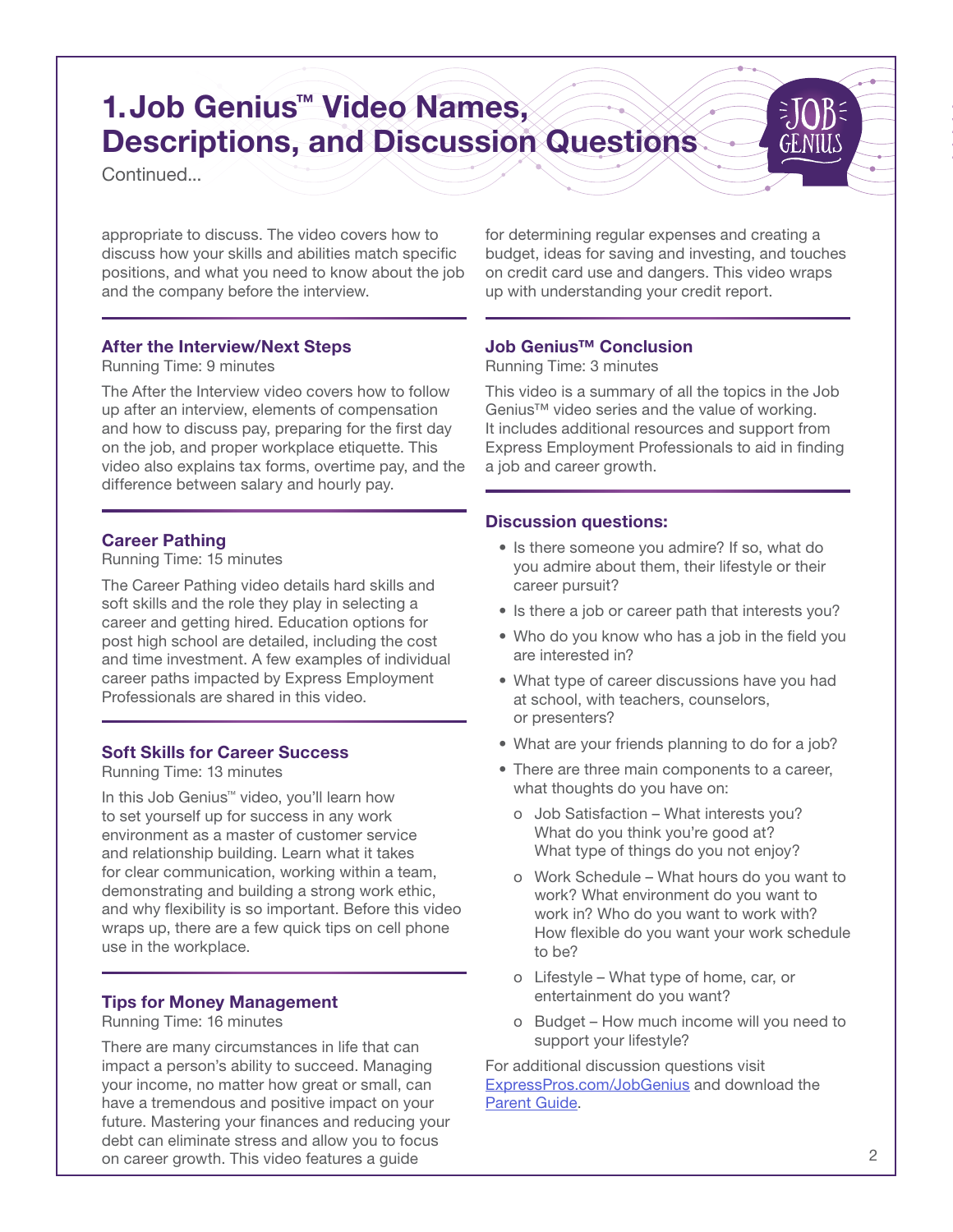# 2. Options for Viewing the Videos

### 2a. Sharing Online Access

The Job Genius™ video series is available on the Express Employment Professionals YouTube channel and ExpressPros.com. The videos can be embedded from the YouTube links onto school or association websites. The YouTube links can be shared on social media sites as an education option for followers. See section 3c in this guide for more information on how to share the videos on social media. The videos cannot be republished on additional YouTube channels, only shared from the Express Employment Professionals International Headquarters YouTube account.

### 2b. Seminar

The Job Genius™ video series can be used during a seminar for a school or association. The seminar can be for students/youth and could be done at a time when their parents/guardians can also attend. The seminar can also be held as an educational event for teachers, counselors, or advisers of students. Resources offered by Express to make your event successful include:

- Room set-up recommendations (2b)
- AV guidelines (2b)
- Session Schedule (2b)
- Sample agenda for in-class use (2c)
- Facilitator's guide (3a)
- Worksheets to accompany video content (3a)
- PowerPoint presentation with speaking notes (3a)
- Attendee survey (3a)
- Marketing materials to promote the program (3b)
- Social media support see ExpressPros.com/ **JobGenius**

#### Event Sharing

Ideal Room Set-Up: Viewers should be able to take notes and, if possible, use the accompanying worksheets to best retain the information. Tables or desks are ideal for note taking. The videos are educational and should be presented in a learning environment. An internet connection is necessary to play the videos on YouTube or a DVD can be requested by contacting a local Express office or

the Marketing department at Express International Headquarters at (800) 652-6400. A PowerPoint presentation is available to facilitate discussion and note taking. The PowerPoint presentation will have the YouTube videos linked within it or those slides can be cues to play from the DVD. The PowerPoint is available for download from [ExpressPros.com/](http://ExpressPros.com/JobGenius) [JobGenius.](http://ExpressPros.com/JobGenius)

#### Technology and Audio Visual Requirements

Please bring these requirements to the venue to ensure they meet the necessary technical requirements. For audiences of less than 30, a large TV could also be used with appropriate sound volume.

#### For audiences larger than 30, the following technology requirements apply:

- Rear screen LCD projector (confirm that all applicable cords are included) is recommended for large venues
- A standard LCD projector may be used as an alternative, but it must be at least 1280 X 1024 resolution and high contrast (2000:1 +), high lumens (2000+), or "Nits" output to result in a high quality image. Anything less will be fuzzy or dark.
- 7'X10' screen
- Sound system for microphone, as well as a patch for the computer sound to the room
- A computer with access to play the video files from a DVD or online access

#### Recommended Room Set-Up (30-74 Attendees)

#### Stage & Set Recommendations

- Screen at center stage or off to one side (approximately 7' wide X 10' tall is optimal)
- Wireless handheld microphone (for announcements from lectern and for Q & A from the audience)
- Lectern
- 16' of continuous black drape 10' to 12' tall positioned behind stage. Appropriate stage size 12' wide X 8' deep X 1' tall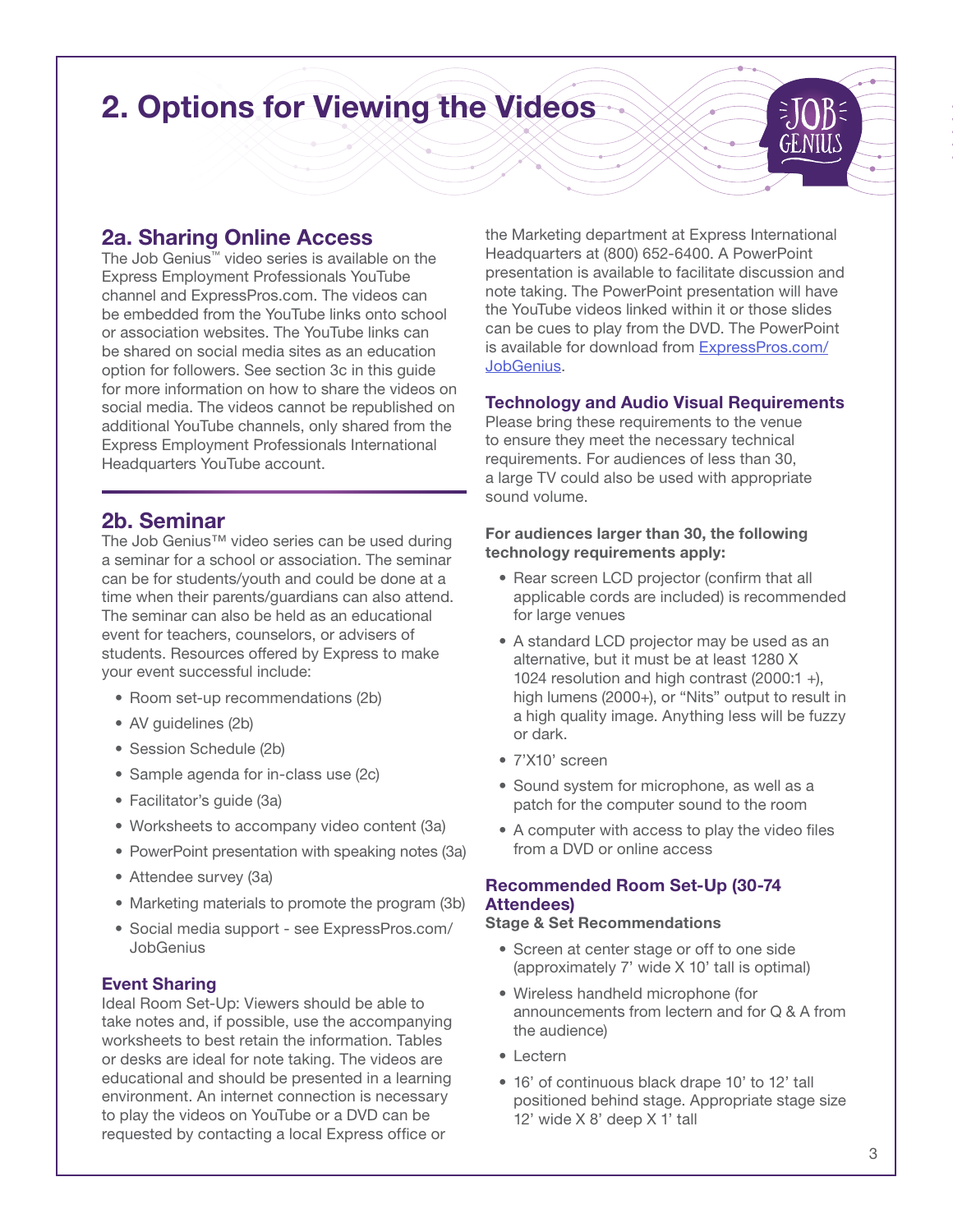# 2. Options for Viewing the Videos

**Continued.** 

#### Welcome and Registration Desk Equipment

- $\bullet$  1 8' X 30" table, skirted in black with white top
- 1-2 easels for directional signs
- 2 signs (Registration and Directional with arrows, to be placed at entrance and registration desk)

### Recommended Room Set-Up (75+ Attendees)

#### Stage & Set Recommendations

- Screen at center stage or off to one side (approximately 7' wide X 10' tall is optimal)
- Wireless handheld microphone (for announcements from lectern and for Q & A from the audience)
- Lectern
- 20' of continuous black drape 10' to 12' tall positioned behind stage
- Stage size 16' wide X 8' deep X 1' tall

#### Welcome and Registration Desk Equipment

- 2 8' X 30" tables, skirted in black with white top
- 1-2 easels
- 2 signs (Registration and Directional with an arrow, to be placed at entrance)

#### Sample Three-Session Schedule for Job Genius<sup>™</sup> Event

Session 1: Career Options and Education

- Introduction
- Job Market Forecast
- Hot Jobs with High School Diplomas and Apprenticeships
- Trending Career Tracks for Associate Degrees
- Jobs with Bright Futures for Bachelor's Degrees

Session 2: Workforce Entry and Job Search

- Finding Job Opportunities
- Your Résumé
- The Interview

Session 3: Career Development

- After The Interview
- Career Pathing
- Soft Skills for Career Success
- Tips for Money Management
- Conclusion

#### Prior to Event Day

- Notify attendees about the event using the promotional flyer. Customize the [flyer](https://expresspros.com/WorkArea/DownloadAsset.aspx?id=81731) for the event location and time of the seminar.
- Use an approved email list to promote the event by downloading and utilizing the HTML email template promoting the seminar. The email can be customized with your time and location details.
- Leading up to the event use the social media graphics and suggested posts on social media outlets.
- Share the [promotional video](https://youtu.be/rmOnCwxbj9s) on the school or association website along with your seminar time and location details.
- Download the facilitator's guide and review.
- Review the videos and Section 2b of the Implementation Guide.
- Select a location for the seminar and determine if you have an internet connection to play the videos from YouTube or if you need to order a DVD.
- Test the computer, sound system, LCD projector, and internet connection prior to the event.
- Download the **PowerPoint presentation** and print a copy with the notes view for use the day of the event.
- Customize an agenda using the template available and print copies for attendees.
- Download the [worksheets](https://expresspros.com/JGContent/) and print copies for attendees.
- Download the [evaluation](http://staging.expresspros.com/WorkArea/DownloadAsset.aspx?id=75729) and print copies for attendees.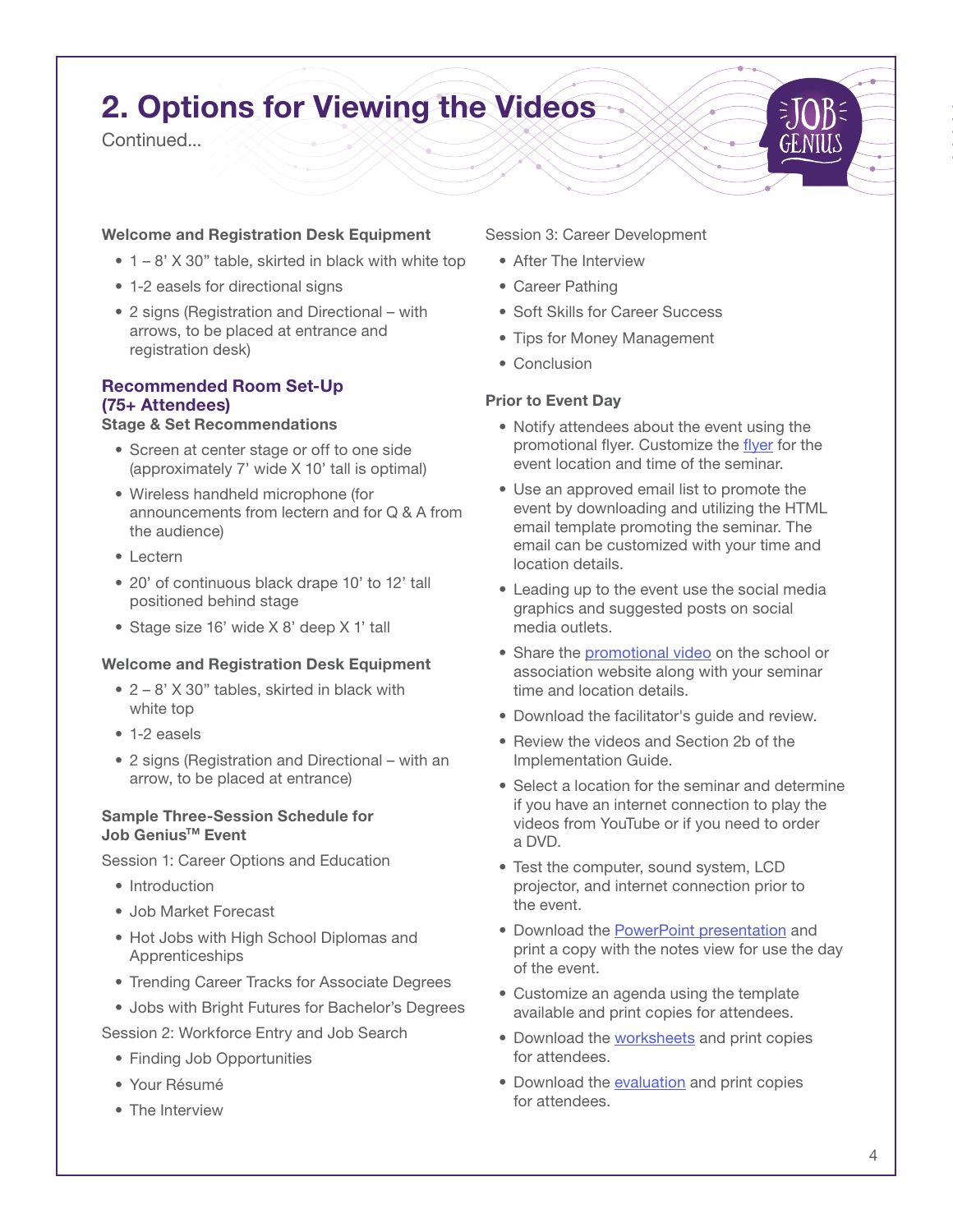# 2. Options for Viewing the Videos

**Continued.** 

- If desired, have a registration table set up to greet/check-in attendees.
	- o One person to check in and one to greet/ welcome attendees.
	- o Arrange name badges alphabetically by last name for attendees to pick up.

#### Event Day

- Host a quick review with your team to ensure they know their roles.
- Place select items at chairs/tables as planned.
	- o Worksheets available for print from ExpressPros.com/JobGenius
	- o Evaluations available for print from ExpressPros.com/JobGenius
	- o Optional brochures such as Pocket Résumé Guide (AM200) and Job Tip Sheet (AM229) are available from the local Express franchise or by contacting the Marketing department at Express International Headquarters (800) 652-6400.
	- o Pens/pencils
	- o Notepads
- Ensure room set up meets your specifications.
	- o Test audio equipment and sound system.
	- o Connect and test the computer.
- o If the videos are being played from an internet connection, make sure they all play without buffering and that the audio level is acceptable.

### 2c. In-Class Use

The Job Genius™ video series can be used over a series of class sessions. All items are available for download at ExpressPros.com/JobGenius. Support resources include:

- Facilitator's guide
- Worksheets to accompany video content
- PowerPoint presentation with speaking notes
- Attendee evaluation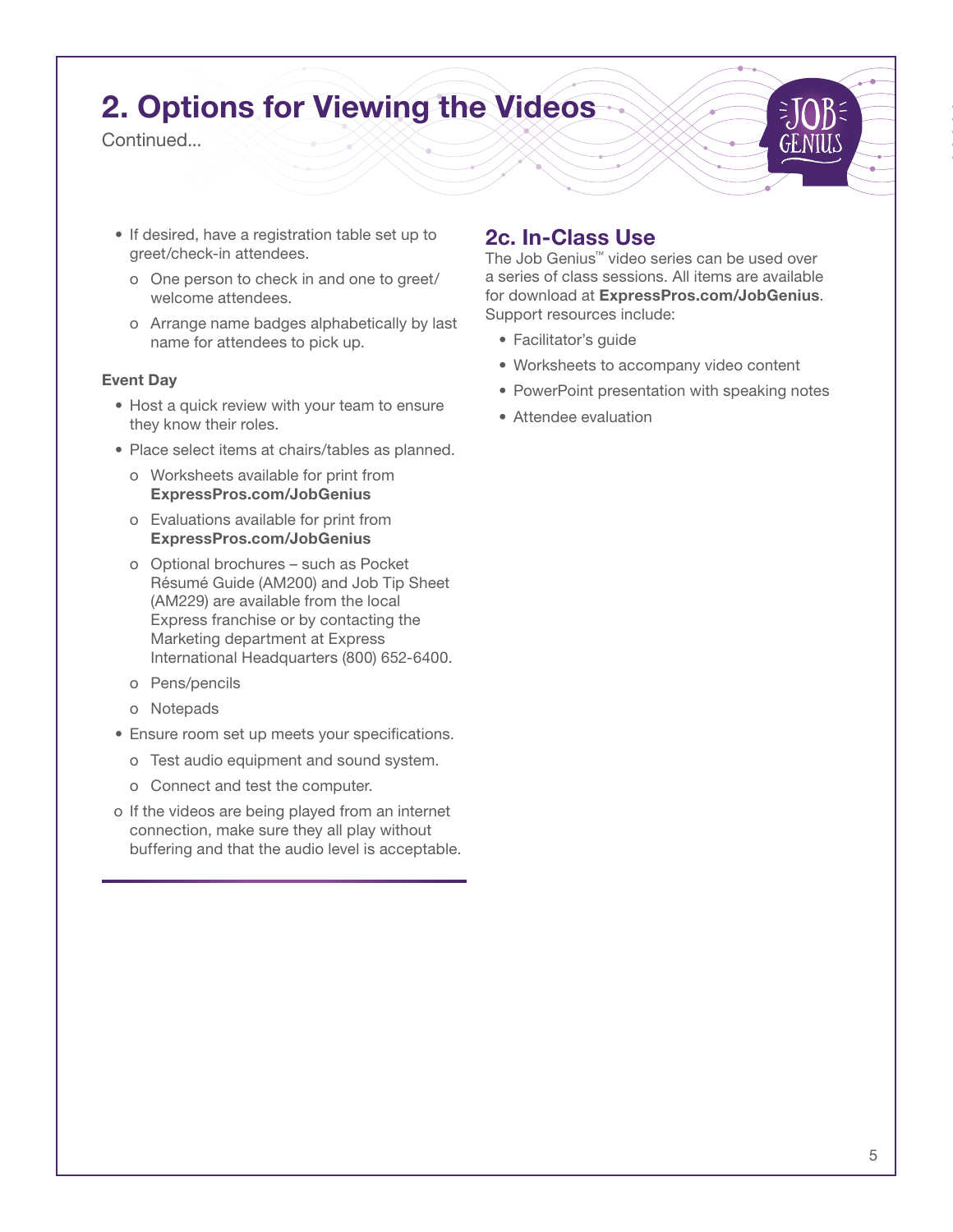# 3. Accompanying Assets

### 3a. Learning Materials

#### The Facilitator's Guide

This document is the facilitator's guide. It outlines the videos in the Job Genius™ program, options for presenting the videos in a variety of settings, and the course materials.

#### **Worksheets**

For each of the eight videos, there is a fill-inthe-blank worksheet available for download. The worksheets can be printed to allow viewers to capture key details for future reference and help facilitate learning. Worksheets can be downloaded at ExpressPros.com/JobGenius.

#### **PowerPoint**

The PowerPoint is available for download from ExpressPros.com/JobGenius. The PowerPoint presentation will have the YouTube videos linked within it or those slides can be cues to play from the DVD. The presentation will also have talking point notes to help facilitate the seminar and discussion.

#### **Evaluation**

Download an evaluation form at ExpressPros. com/JobGenius. It is requested that copies of the evaluations be shared with your local Express office or sent to the Marketing department at Express International Headquarters by emailing the scanned copies to Marketing@ExpressPros.com.

### 3b. Marketing Materials

#### Promotional Video

A :60 [promotional video](https://youtu.be/rmOnCwxbj9s) is available for sharing.

#### Banner Advertising

Web banner ads can be used on local websites for news affiliates, radio stations, education resources, and possibly the event host sites. A variety of ad sizes are available to download at ExpressPros.com/JobGenius.

#### HTML Emails

For Express franchise owners, HTML emails are available for Salesforce Marketing Cloud Lock and Publish account holders in the associate communication folder.

#### Flyer

Download an 8 ½" X 11" flyer template to customize for a Job Genius™ event or presentation. The template is available for download at ExpressPros.com/JobGenius.

#### Social Media

To access social media graphics and suggested posts, visit ExpressPros.com/JobGenius for downloadable guides.